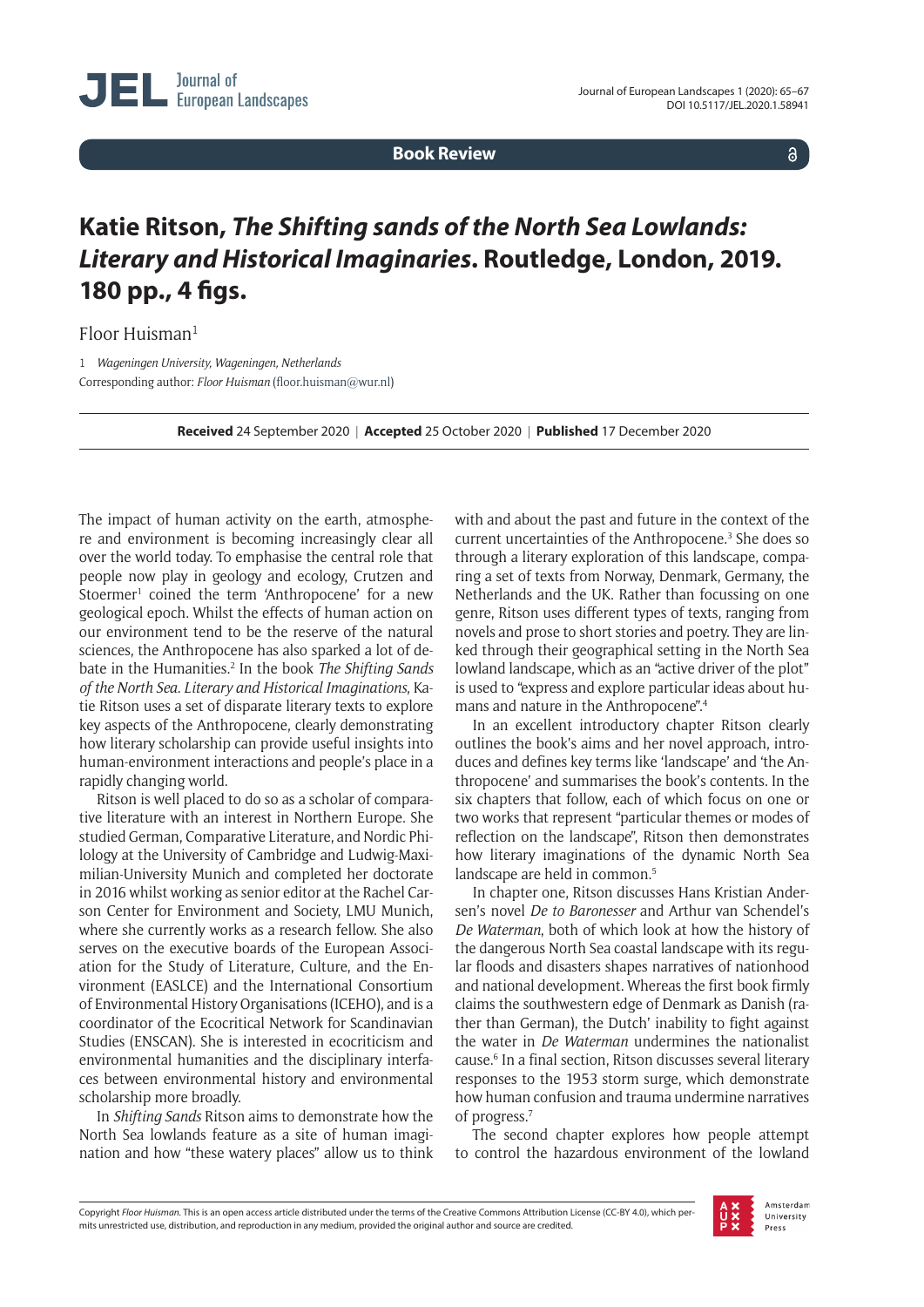coasts through dyke and drainage technology through a close reading of Theodor's Storm's *Der Schimmelreiter*, and Jim Shepard's 'The Netherlands Lives with Water'.8 Whilst *Der Schimmelreiter* is set in the past and contrasts technological progress with supernatural superstition, the second story is set in a future Rotterdam threatened by high water levels.<sup>9</sup> Here technology has not brought security, but risk.<sup>10</sup> Both texts question the narrative of progress behind land reclamation and the protection of urban settlements, demonstrating that this progress can incur high costs.<sup>11</sup>

Chapter three explores sense of place in the Anthropocene in W.G. Sebald's *Die Ringe des Saturn: Eine englische Wallfahrt*. In this text the English lowlands are embedded in their larger global context. It demonstrates how human behaviour is entangled with and impacts the wider environment and how this in turn will return to haunt humanity.12

The fourth chapter discusses several examples of 'new nature writing', including works by Robert Macfarlane, Richard Mabey, Helen Macdonald and Mark Cocker. These authors respond to the threatened landscape of the East Anglian Fens and coast by describing the complex relationship between humans and the natural world, portraying people as no longer separate from nature but depending on it.13 The landscape is seen as a palimpsest where different timescales, including the lifespans of people and other animals, are linked to geological changes over millions of years.14 This landscape perspective moves beyond the anthropocentric worldview that "cannot meet the demands imposed on it by the threat of climate change and environmental crisis".15

In the fifth chapter, two contemporary works of fiction, Meg Rosoff's *What I Was* and Kjersti Vik's *Mandø*, are discussed. In both, the history of the coastal landscape is key to understanding its future.16 Whilst the inhabitants of the coastal landscape are very aware of this, urban visitors are not as environmentally aware and have a much more human-centred worldview. The failure to successfully connect the fragile, marginal coastal natural world with the inland, mainstream urban culture that we associate with the Anthropocene symbolises the relationship between the fast-eroding landscape of the past with the environmental crisis of the future.17

The sixth chapter discusses two works that look at the presence of oil in the imaginary space of the North Sea. In 'Covehithe' by China Miéville oil rigs come alive and breed on the shore, whilst the long poem 'Solaris Korrigert' by Øyvind Rimbereid is set in a high-tech future in which the natural landscape has almost disappeared and the development of the Norwegian city of Stavanger is closely entangled with the petroleum industry. In both works, humans are technological masters, but equally ruled by the technology they once thought they controlled.

The concluding chapter demonstrates how Ritson's inter- and transdisciplinary approach, which focusses on the analysis of literary texts but discusses these within a theoretical framework that draws upon a wide range of

disciplines such as philosophy, ecology, history and geography, allowed her to identify commonalities in the way that the North Sea landscapes are imagined in the context of environmental change. This includes the importance of 'amphibious cultures', or the particular ways that people live with water in this region, and the importance of being able to read the landscape as a palimpsest as we head into the uncertain future of the Anthropocene.

Ritson's original approach, which compares a corpus of very different texts from the same topographical area, demonstrates how the North Sea lowland landscape is imagined in the context of global environmental change. Using this region as an example, Ritson clearly demonstrates that the way a landscape is portrayed in literary form can provide a critical understanding of and reflection on human-environment interactions in the past, present and future, which help us think through the challenges posed by the Anthropocene. Thus, this book convincingly demonstrates how literary scholarship can contribute to debates about the Anthropocene in the Environmental Humanities and beyond.

Ritson provides her own original readings of the texts but refers to a wide range of sources drawn from various disciplines, including secondary sources, other literary texts and interviews with authors, to support her interpretations. Good plot summaries and frequent quotes from the wide variety of texts discussed help to support the argument and draw the reader in. Although each chapter explores a different topic through discussing disparate texts, there are a number of shared themes throughout the book which connect the chapters, including human-environment interaction, the intersection between people, nature and technology, the connection between past, present and future and the impact of environmental change on landscape and people. These themes are introduced in the first chapter and returned to in the last, resulting in a logical structure for the book.

Ritson's inter- and transdisciplinary approach combines "literary close reading with a broader approach to literary texts" which explores shared themes across different genres, languages and countries.<sup>18</sup> This breadth is one of the main strengths of the book and ensures it is of interest to a wide readership. Anyone interested in the Environmental Humanities, and especially human-environment interaction, landscape perceptions and climate change, will find something in this book. As a landscape archaeologist for instance, it is interesting to see how the North Sea lowlands were and are perceived and presented by various people in different contexts. The important connections between the past, present and future, and the way that past landscapes, perceptions and human-environment interactions may influence those in the future, is equally fascinating. Finally, Ritson's nuanced discussions on the blurred boundaries between people, nature, the environment and technology help to break down a number of unhelpful dichotomies (e.g. between nature and culture, people and landscape etc.), which is key if we are to find solutions to the challen-